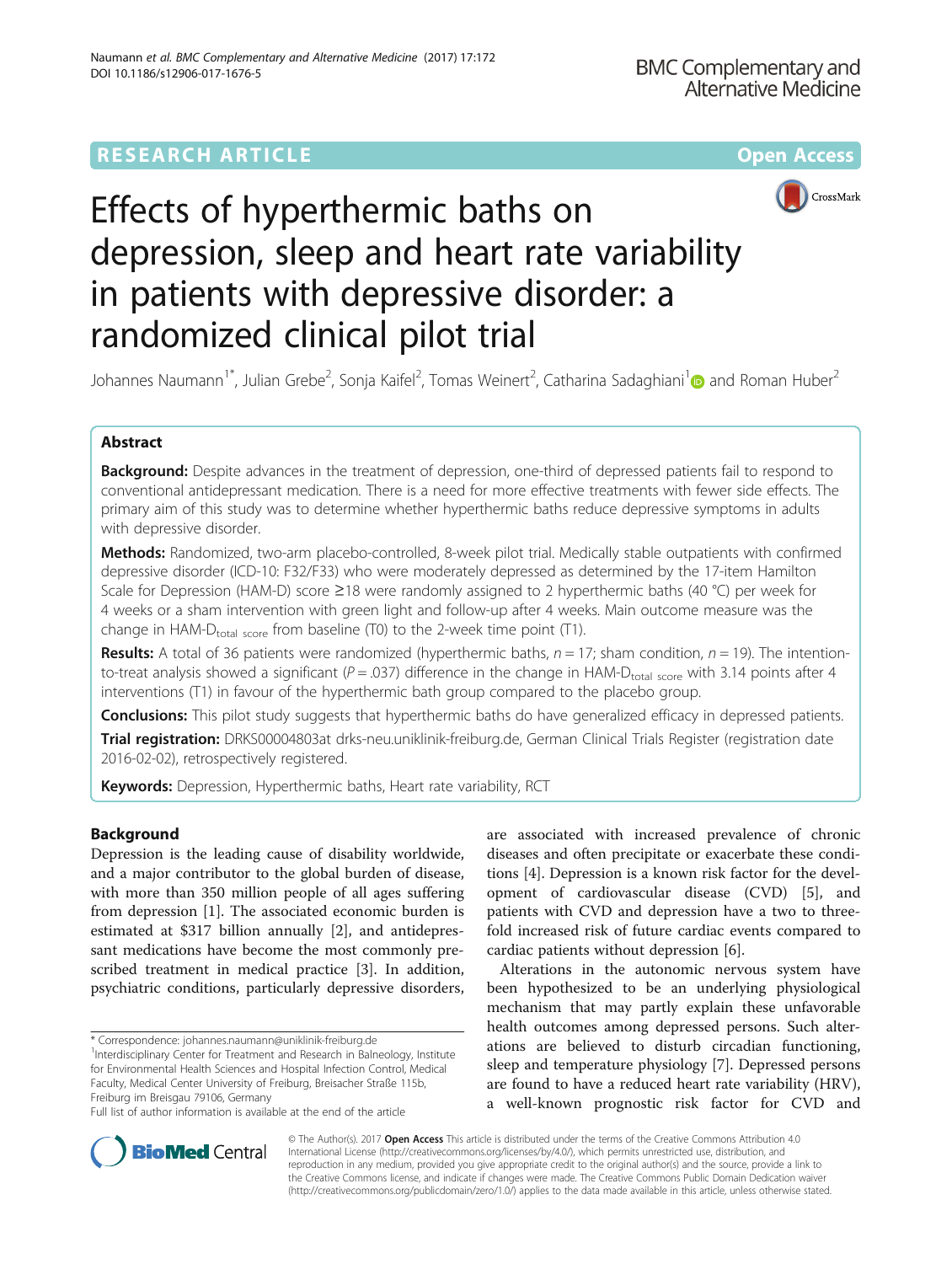mortality; however, it is unclear whether this is a consequence of the disorder or due to antidepressant medication [\[8, 9\]](#page-7-0). Most depressed patients also report disturbances in their sleep, such as difficulties in falling asleep, waking during the night or early morning awakenings. Thus, sleep disturbance is an important mechanism contributing to depression [[7, 10\]](#page-7-0). Furthermore, body core temperature in depressed patients is elevated during the night; thus, change of body temperature might influence depression [[11, 12\]](#page-7-0). Despite advances in the treatment of depression, one-third of depressed patients fail to respond to conventional antidepressant medication [\[13](#page-7-0)].

Moreover, current treatments come at the cost of significant central nervous side effects, further highlighting the need for more effective treatments with fewer side effects [[14\]](#page-7-0).

As a conclusion, there is a need for additional (nonpharmacological) treatment of depressive patients that positively influence cardiovascular risk factors, HRV and quality of sleep. Evidence suggests that hyperthermic baths (HTB) and other forms of whole body hyperthermia (WBH) have antidepressant effects, mediated through changes in circadian functioning and temperature physiology, although the underlying mechanisms remain unclear [\[15](#page-7-0), [16](#page-7-0)].

Results of a non-controlled HTB study with 20 depressive patients showed an improvement in the 21-item Hamilton Depression Scale [\[17\]](#page-7-0) after five baths [\[18](#page-7-0)]. Furthermore, HTB (especially before bedtime) improved sleep in healthy subjects [[19](#page-8-0)–[22](#page-8-0)], insomniac people [[23](#page-8-0), [24\]](#page-8-0) and elderly patients with vascular dementia [[25\]](#page-8-0). In a further non-controlled study using a radiant system to induce WBH, a single session showed a significant reduction in the Centers for Epidemiologic Studies Depression Scale (CES-D) [[26\]](#page-8-0) in 16 depressive patients [[27\]](#page-8-0).

Results of these uncontrolled studies are promising; therefore, we conducted this randomized sham-placebocontrolled pilot study that included assessment of depressive symptoms, sleep quality and HRV parameters. Our hypotheses were 2-fold. First, we expected HTB to lower depressive symptoms. Second, we expected this to be mediated by improved sleep and circadian functioning, evoked by changes in HRV parameters.

#### Methods

## Study design and participants

Because of the unknown effect size and in order to evaluate the feasibility of recruitment and assessment procedures a pilot study was conducted.

This pilot study was a single-site, parallel-group, randomized controlled trial of HTB vs sham-placebo (green light) for patients with a confirmed diagnosis of

depression according to ICD-10 (F32/F33) of at least 4 weeks duration. Recruitment via public announcements took place from June 2013 until September 2013.

Eligible participants were men and women between the ages of 18 and 65 who had been on a consistent antidepressant regimen or had been off antidepressant therapy for at least 4 weeks prior to baseline. No changes in antidepressant treatment were allowed during the study. All participants were required to have a total score  $\geq 18$ and a score  $\geq 2$  on item 1 (Depressed Mood) at screening and at baseline, assessed by the 17-item Hamilton Scale for Depression (HAM-D). Exclusion criteria included the presence of severe concomitant disease, epileptic disorders, organic psychotic disorders, schizophrenia, hallucinations, bipolar disorders, dissociative personality disorder, suicidal thoughts, abuse of alcohol or other drugs within the last 6 months, use of ß-blockers or corticosteroids, open wounds, heat urticaria, pregnancy, lactation, aversion to hot baths and participation in clinical trials in the 8 weeks preceding the study.

### Ethics statement

Ethical approval was obtained from the local Ethics Committee (Ethics-Commission Medical Center University of Freiburg; 96/13; 22.04.2013). The study was retrospectively registered in the German Clinical Trials Register (DRKS) with the registration number DRKS00004803. The study was conducted in accordance with the Declaration of Helsinki and local laws and regulations. All participants gave written informed consent. The full study protocol can be found in Additional file [1.](#page-7-0)

#### Interventions

Patients were randomly assigned to receive either HTB or green light therapy (sham condition) for 4 weeks with 2 interventions per week (8 interventions in each group). Follow-up took place 4 weeks after the last intervention (see Table [1](#page-2-0)). Patients were told that two promising treatments are compared in the study.

#### Hyperthermic baths

The hyperthermic baths were applied as head-out-ofwater-immersion in a 40 °C pool at a spa center near Freiburg, Germany. All the baths were conducted in the afternoon (14:00–18:00). Five patients were able to sit in the pool at a time. The baths were taken until the participants noticed discomfort, the target being 30 min. Directly after the bath, the participants were accompanied to a nearby resting room, where they lay down on a resting lounger and were wrapped in warm blankets with 2 conventional 0.7 l hot water bottles (abdomen, thighs) filled with boiling water for at least another 30 min to keep the body temperature elevated. After 20–30 min in a hyperthermic bath with a water temperature of 40 °C a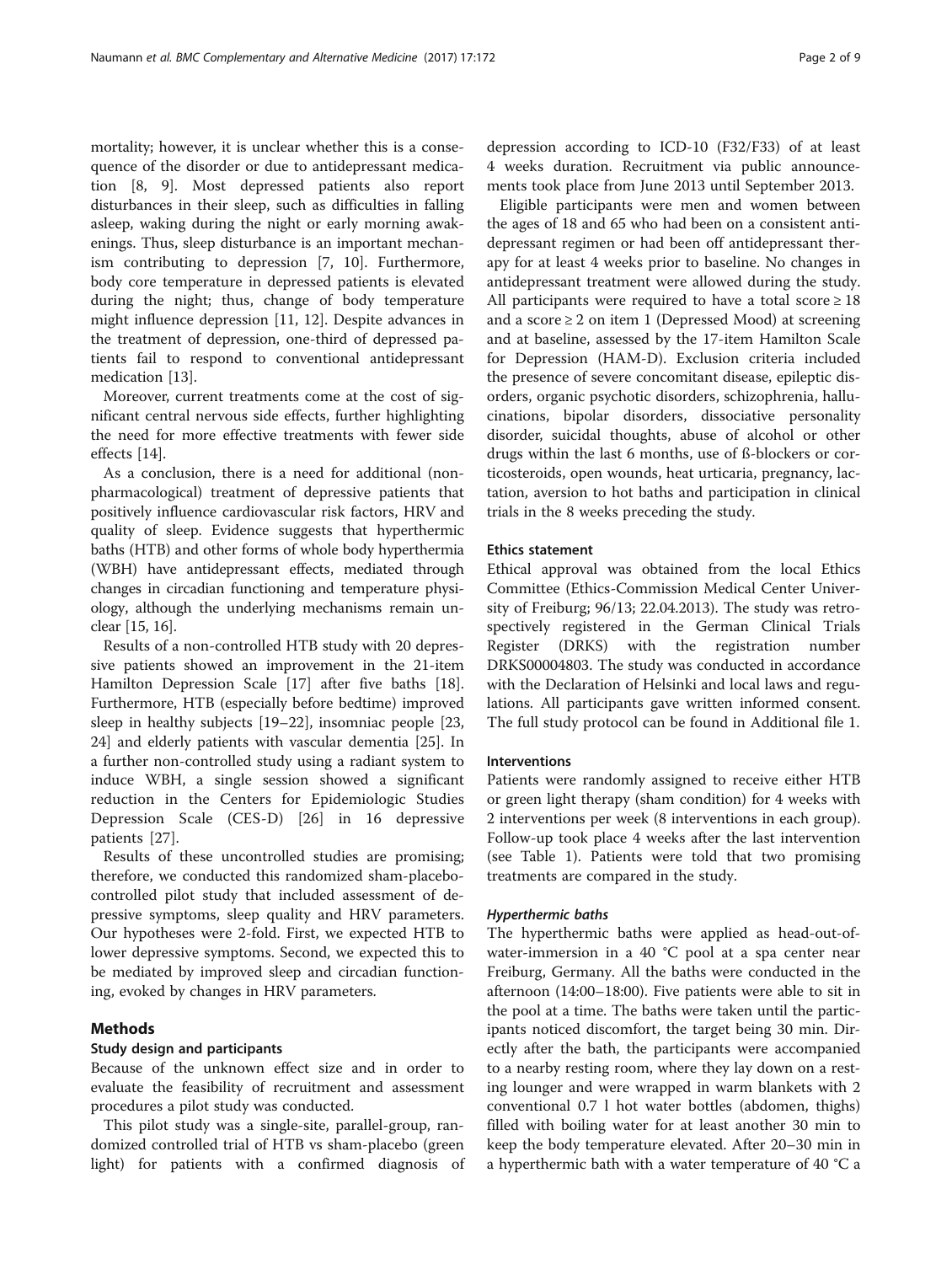| 4 weeks<br>Follow-up |  |
|----------------------|--|
|                      |  |
|                      |  |
| X                    |  |
|                      |  |
| Χ                    |  |
| X                    |  |
| X                    |  |
| Χ                    |  |
|                      |  |

#### <span id="page-2-0"></span>Table 1 Diagram of the study protocol

Assessments of psychometry and heart rate variability parameters (HRV) were conducted at baseline (T0), after 2 weeks of treatment (T1), and 4 weeks after discontinuation of treatment (T2). Note that assessments were not conducted after 4 weeks of treatment

<sup>a</sup> HTB: hyperthermic baths; temperature of bath; ear-temperature before/after bath; ear-temperature after rest; duration of bath (target 30 min); duration of rest b<br>Duration of depression; approved diagnosis family/consulting physician; intake of psychometric drugs no/yes; psychotherapy no/yes; psychiatric hospital stays

Application of portable ECG for overnight measurement

<sup>d</sup> Adverse events were documented before and after each treatment

raise in core body temperature of 1.7 °C can be expected [[28\]](#page-8-0).

The following parameters were controlled and documented: water temperature in the bath, duration of bath and resting time.

#### Core body temperature

Core body temperature was measured with an infraredear-thermometer (Thermoscan®, Type: 6021, Braun GmbH), before and after the bath and after resting.

#### Sham intervention

Participants received a sham green LED light intervention (<400 Lux; <40 min) in group settings in a sitting position at a university outpatient's department.

Therapeutic effects can be expected for therapies at 10 000 Lux/30 min per day [[29\]](#page-8-0).

#### Outcome measures

Unblinded assessments were performed at the following 3 time points (see Table 1): before the start of HTB treatment (T0), immediately on completion of the 2 week treatment interval (T1), according to results that effects are supposed to appear early, [[15\]](#page-7-0) and 4 weeks after the end of treatment (T2).

The primary outcome was determined to be the change in HAM- $D_{total\ score}$  at T1 relative to T0. Secondary efficacy outcome measures were (1) change in  $HAM-D<sub>total score</sub>$  at T2 relative to T0 to investigate whether immediate responses would last after treatment discontinuation, (2) change in HAM-D subscales (T1 and T2): Insomnia as a symptom was measured by a HAM-D subscale (range of scores 0–4) defined by the cluster of items 4 (Early in the Night), 5 (Middle of the Night), and 6 (Early Hours of the Morning). Low mood, a core symptom of depression, was assessed by a HAM- D subscale consisting of items 1 (Depressed Mood), 2 (Guilt), 3 (Suicide), 7 (Loss of Interest), and 10 (Anxiety). Somatic complaints were measured by a HAM-D subscale defined by the cluster of items 11 (Anxiety Somatic), 12 (Gastro-intestinal Symptoms), and 13 (General Symptoms) [\[30, 31\]](#page-8-0).

#### Heart rate variability outcome measures

Further secondary endpoints were standard HRV parameters, notably total heart rate variability (SDNN; standard deviation of normal-to-normal R-R intervals), low frequency (LF), high frequency (HF), LF/HF ratio and heart rate (HR; mBPM) during sleep (T1 and T2: 21:00- 04:00, 21:00-0:30 and 0:30-4:00). We chose these nighttime intervals because we were interested in sleep patterns and because these measurements are supposed to show less artefacts and influence of daily life activity.

HRV was measured with a portable high-frequency recorder "Medilog® AR12plus" (Schiller Medizintechnik GmbH, Germany), with a resolution of 1000 Hz. Electrodes were fixed at 5 locations (upper and lower end of sternum, below lateral third of left clavicle, under ribs right and left of left mamillar line). HRV analysis was performed with the program "Medilog Darwin Version 1.13.4".

#### Global judgement of efficacy and tolerability

After 4 treatments (T1) and 4 weeks after end of treatment (T2), participants were asked to rate the efficacy and tolerability of the intervention on a 5-point scale (1 indicates very good; 2, good; 3, moderate; 4, absent; 5, worsening).

#### Adverse events

Adverse events (AE) were documented before and after each treatment by two unblinded assistants.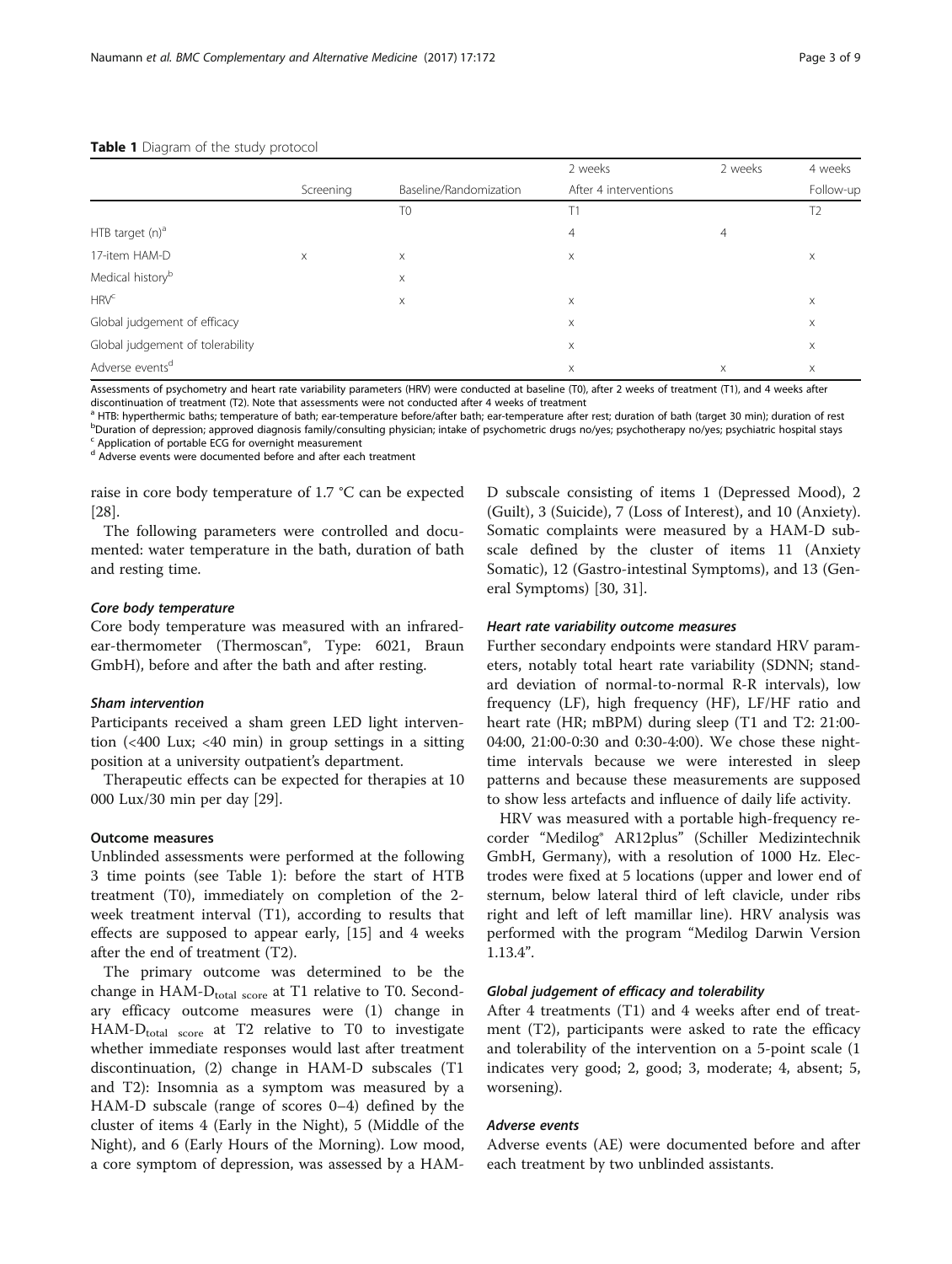#### Sample size

We calculated the sample size assuming an effect of one standard deviation (SD) between the groups based on a two-sided t test with an α-risk level of .05 and a statistical power of 80%, requiring 17 participants per group. With an expected dropout rate of 20%, 22 participants per group were chosen. Because of slow recruitment and logistical difficulties, however, the study was halted before the target sample size was attained.

#### Randomization and blinding

Randomization codes were computer-generated by an independent biometric center. Allocation was performed with opaque sealed envelopes that were randomly chosen by the participants. Both therapies could not be blinded. Data management and analyses were performed blinded to treatment allocation.

#### Data analyses

Efficacy parameters were analyzed based on the intention-to-treat (ITT) population, defined as all allocated participants, applying the last-observation-carriedforward approach to impute missing data. Baseline characteristics were compared using 2-sided  $t$  tests for continuous data and  $\chi^2$  statistics. The per-protocol (PP) population was defined as all participants who had a complete dataset for the relevant parameters and had participated in at least 75% of the treatments, meaning at least 3 of 4 treatments for T1, and at least 6 of 8 treatments for T2.

Based on the fact that the HTB group was expected to show better performance than the placebo group, we justified 1-sided testing on the primary and secondary outcomes of depression ratings. We report P-values with the significance level set at  $P < .05$  and Cohen d [\[32](#page-8-0)] as effect size. Correlation analyses were used to explore associations between HAM-D scores and HRV parameters. Secondary analyses were not adjusted for multiple comparisons and should therefore be regarded as descriptive and exploratory. Where not otherwise indicated, data are expressed as mean (SD). Statistical analyses were performed using SPSS®, Version 22, for WindowsTM.

#### Results

#### Study population

We included and randomized 36 depressed patients (HTB,  $n = 17$ ; placebo,  $n = 19$ ). Six patients (HTB,  $n = 3$ ; placebo,  $n = 3$ ) discontinued treatment before T1; none were lost to follow-up (see Fig. [1](#page-4-0)). Randomization was balanced with respect to demographic and clinical characteristics (Table [2](#page-4-0)).

Treatment effect on core body temperature

Core body temperature rose from 36.6 °C before the baths to 39.1 °C directly after the baths (mean change 2.43 [0.4]) and maintained at 37.7 °C (mean change 1.06 [0.5]) after rest. The mean temperature of the bath was 40.2 °C (0.3). Mean duration of baths was 22.6 (3.5) min and resting time amounted to 33.2 (6.3) min.

#### Primary outcome

The ITT analysis showed a significant  $(P = .037)$  difference in the change in  $HAM-D_{total\ score}$  with 3.14 points after 4 interventions in favour of the HTB group compared to the placebo group (see Fig. [2\)](#page-5-0). This result was confirmed by the PP analysis  $(P=.031)$  and the subscales HAM- $D_{\text{insomnia}}$  ( $P = .048$ ) and HAM- $D_{\text{mod}}$  ( $P = .045$ ) showed a significant improvement compared to the placebo group (Additional file [2:](#page-7-0) Table S1). Posthoc subgroup-analyses according to HAM-D scores quartiles (median) revealed the greatest treatment effect in quartiles 3 and 4. We found a difference of 7.88 (7.5) for HAM-D >22 at baseline in the HTB group ( $n = 8$ ) and of 1.71 (1.7) in the placebo group  $(n = 7)$   $(d = 1.10; 95\% \text{ CI},$ 0.02 to 2.19) and a difference of 12.5 (8.2) for HAM-D  $>26$  at baseline in the HTB group ( $n = 4$ ) and of 1.66 (2.3) in the placebo group  $(n = 3)$ ;  $(d = 1.67; 95\% \text{ CI}$ , -0.07 to 3.40).

#### Secondary outcomes

The positive effect of HTB treatment on depression remained stable until 4 weeks after the intervention without, however, reaching statistical significance (Table [3\)](#page-5-0). For results of the PP analysis, see Additional file [2:](#page-7-0) Table S2 and Figures S1, S2.

#### Heart rate variability

Throughout the study, the data analysis (PP) did not reveal significant differences in HRV parameters between the HTB and the placebo group. Interestingly, the improvement of sleep quality (HAM-D<sub>insomnia</sub>) within 3 days of HTB treatment significantly correlated with an increase of nocturnal pulse rate (pearson -.63;  $P_{2\text{-tailed}} = .020$ ) and overnight drop of the parameters LF (pearson .65;  $P_{2\text{-tailed}} = .016$ ) and total variability of HRV (SDNN; pearson .62;  $P_{2\text{-tailed}} = .024$ ). There was no correlation of these parameters in the sham condition.

#### Global judgement of efficacy and tolerability

The global judgement by the participants showed no significant difference between the groups, with good to moderate efficacy (HTB 2.6 (0.9); placebo 2.8 (1.0);  $P_2$ .  $_{\text{tailed}} = .62$ ) and tolerability (HTB 2.2 (1.1); placebo 1.6 (0.9);  $P_{2\text{-tailed}} = .17$ ) after 4 interventions and good to moderate efficacy 4 weeks after intervention (HTB 2.8 (1.15); placebo 2.7 (1.10);  $P_{2\text{-tailed}} = .84$ ).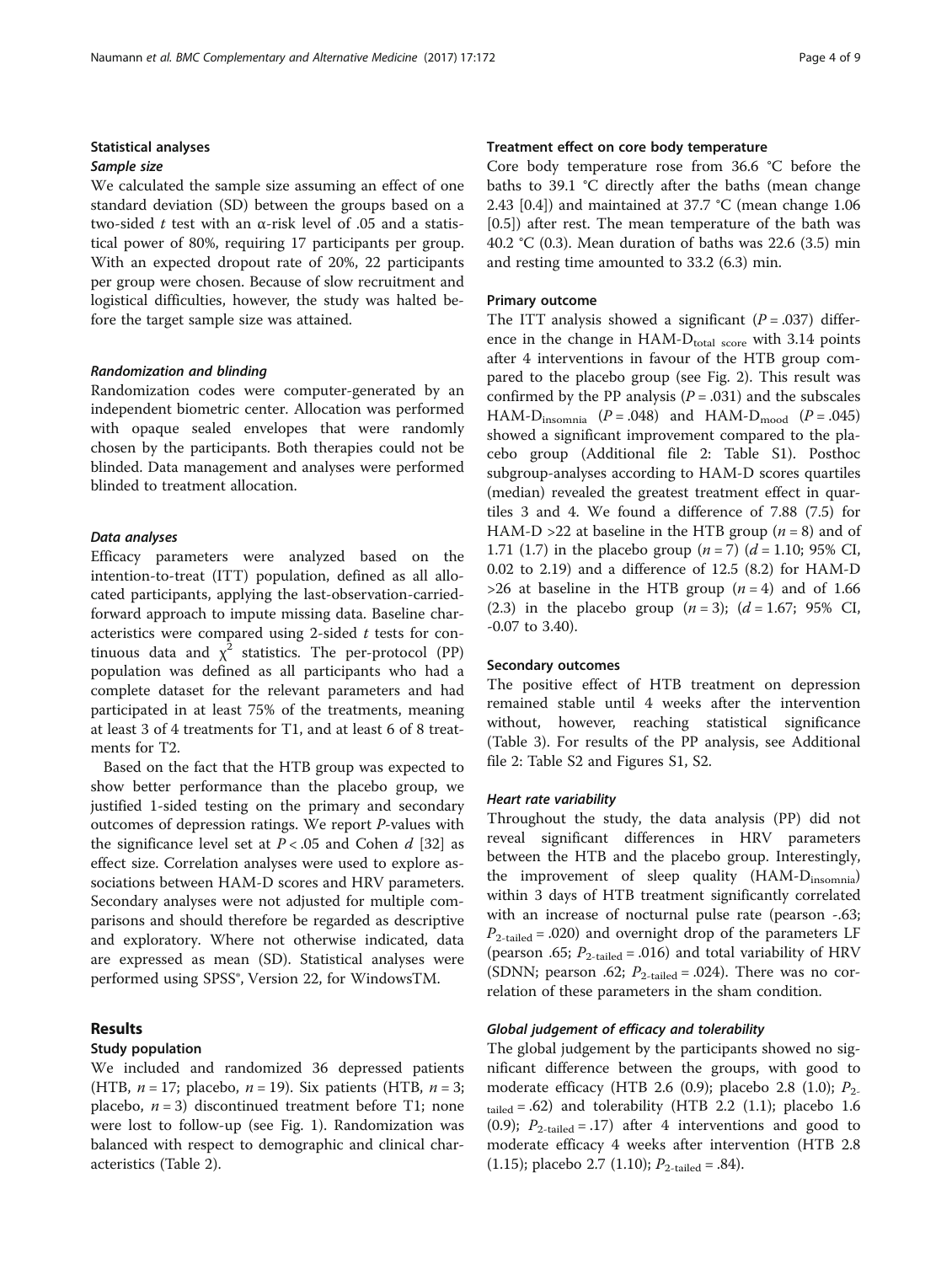Table 2 Baseline demographic and clinical characteristics of the 36 randomized study patients (intention-to-treat population) by treatment assignment

|                                       | Overall<br>$N = 36$ | HTB Group<br>$(N = 17)$ | Placebo Group<br>$(N = 19)$ | $P$ Value <sup>a</sup> |
|---------------------------------------|---------------------|-------------------------|-----------------------------|------------------------|
| Gender (female/male), n               | 28/8                | 14/3                    | 14/5                        | 0.70                   |
| Age (years)                           | 47 (11.9)           | 44 (13.0)               | 49 (10.6)                   | 0.22                   |
| BMI ( $kg/m2$ )                       | 24(5.2)             | 24(3.9)                 | 25(6.3)                     | 0.72                   |
| Duration of depression (months)       | 93 (85.7)           | 98 (92.5)               | 89 (82.7)                   | 0.79                   |
| Use of psychopharmaca (%)             | 64                  | 65                      | 63                          |                        |
| HAM-Dtotal score                      | 22.36(3.7)          | 23.06(3.9)              | 21.74(3.4)                  | 0.29                   |
| HAM-D <sub>insomnia</sub>             | 3.36(2.0)           | 3.35(1.8)               | 3.37(2.3)                   | 0.98                   |
| HAM-D <sub>mood</sub>                 | 10.47(2.1)          | 10.82(1.8)              | 10.16(2.3)                  | 0.35                   |
| HAM-D <sub>somatic</sub>              | 3.92(1.2)           | 4.00(1.3)               | 3.84(1.2)                   | 0.71                   |
| Heart rate (21:00-04:00) <sup>b</sup> | 72.77 (10.8)        | 73.20 (9.4)             | 72.39 (12.2)                | 0.84                   |
| HRV LF (21:00-04:00) <sup>b</sup>     | 490.30 (329.8)      | 485.70 (353.6)          | 494.33 (319.3)              | 0.94                   |
| HRV HF (21:00-04:00) <sup>b</sup>     | 161.94 (133.8)      | 156.47 (154.6)          | 166.72 (117.6)              | 0.84                   |
| HRV SDNN (21:00-04:00) <sup>b</sup>   | 55.14 (16.5)        | 55.33 (15.9)            | 54.97 (17.6)                | 0.95                   |

Where not otherwise indicated, data are shown as mean and standard deviation (SD)

Abbreviations: HTB hyperthermic baths, BMI body mass index (calculated as weight in kilograms divided by height in meters squared) <sup>a</sup>Calculated as comparisons of HTB and placebo, using 2-tailed t tests (continuous variables) or  $\chi^2$  tests (discrete variables)

<span id="page-4-0"></span>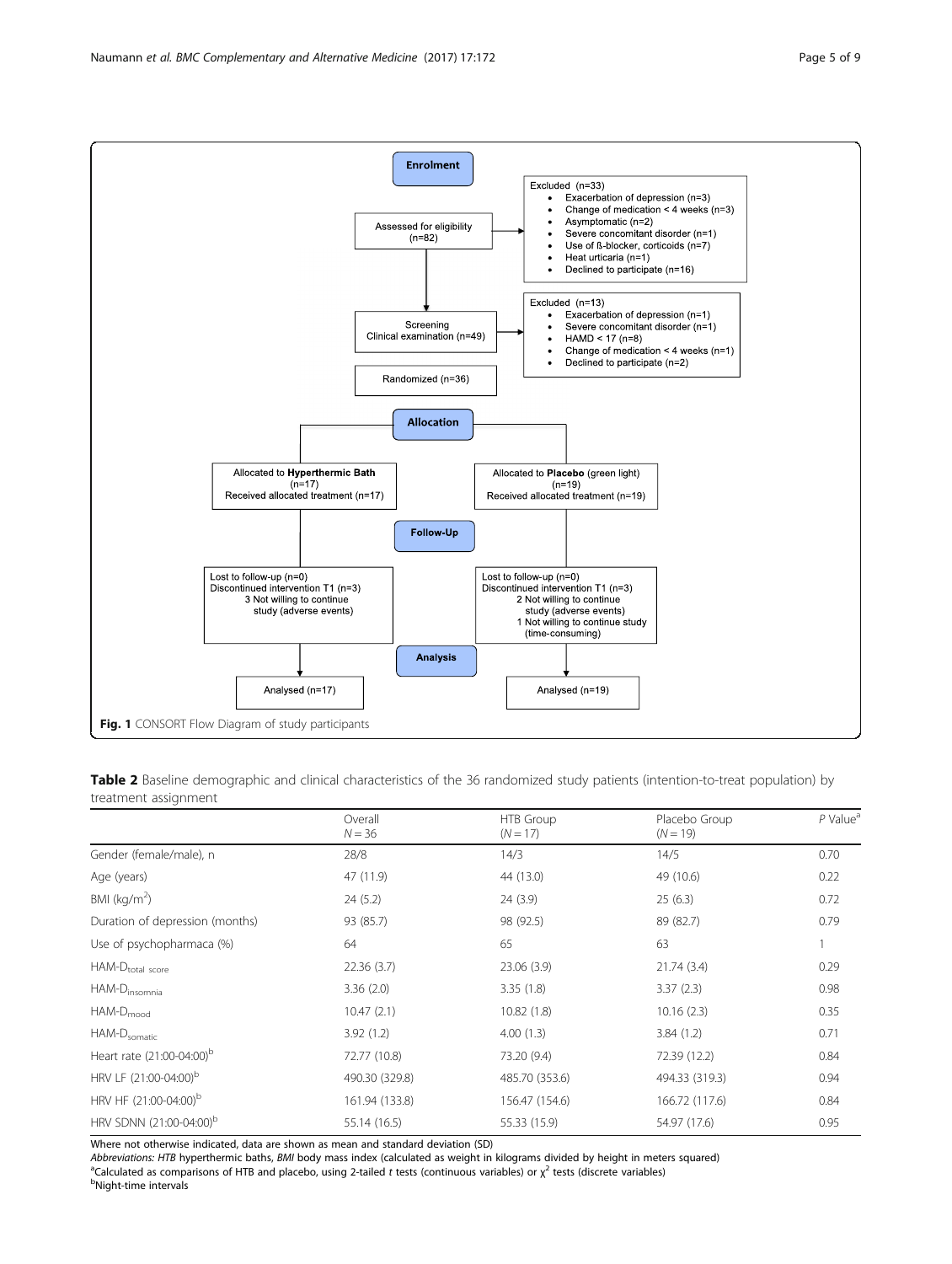<span id="page-5-0"></span>

#### Adverse events

AE were reported by 21 participants, of which 12 (86%) were assigned to the HTB group and 9 (56%) to the placebo group (Additional file [2](#page-7-0): Table S3). No serious AE were reported by either group. There was no significant difference between the groups  $(P_{2-tailed} = .118)$ . Typical AE in the HTB group were discomfort during the baths such as dizziness, tachycardia, tingling in the extremities and strong perspiration and thus mainly attributable to the cardiovascular system. Additionally, patients reported minor headache and nausea or a feeling of oppression, poorer sleep and increased sweating on the following days. Typical AE in the sham condition were afterimages lasting a few seconds to minutes after

application, head pressure (headache) and worse sleep quality during the following night. AE resulted in 3 dropouts (DO) in the HTB group  $(DO<sub>1</sub>$  weight loss, headache, exertion the day after treatment;  $DO<sub>2</sub>$  anxiety at night;  $DO<sub>3</sub>$  headache) and in 2 dropouts in the placebo group  $(DO_1)$  feeling of tension;  $DO_2$  feeling of aggression). One dropout in the placebo group was due to lack of time. Compliance was good with a medium number of treatments of 7.3 (1.4) in the HTB group and of 7.8 (0.5) in the placebo group.

#### **Discussion**

The main result of this pilot study was a moderate but significant improvement of 3.1 points in HAM-

Table 3 17-Item Hamilton Scale for Depression: Differences between baseline and T1 (after 4 interventions) and T2 (4 weeks after treatment) in the hyperthermic bath group compared to the placebo group (intention-to-treat population;<sup>a</sup>  $N = 36$ )

| denoted the information of the company to the place of the process to the control to the population in the sof |                                |                             |       |                         |                         |                             |       |                     |  |  |
|----------------------------------------------------------------------------------------------------------------|--------------------------------|-----------------------------|-------|-------------------------|-------------------------|-----------------------------|-------|---------------------|--|--|
|                                                                                                                |                                |                             |       |                         |                         |                             |       |                     |  |  |
|                                                                                                                | <b>HTB</b> Group<br>$(n = 17)$ | Placebo Group<br>$(n = 19)$ | DЭ    | Cohen<br>$d^c$          | HTB Group<br>$(n = 17)$ | Placebo Group<br>$(n = 19)$ | $P^3$ | Cohen<br>$d_c$      |  |  |
| <sup>1</sup> HAM-D <sub>total</sub> score                                                                      | 4.35(6.3)                      | 1.21(3.7)                   | 0.037 | $0.62$ $[-0.05 - 1.29]$ | 4.82(7.3)               | 3.26(5.7)                   | 0.238 | $0.24$ [-0.42-0.90] |  |  |
| <sup>2</sup> HAM-D <sub>insomnia</sub>                                                                         | 0.94(1.8)                      | 0.16(1.0)                   | 0.053 | $0.55$ $[-0.11 - 1.22]$ | 0.88(1.7)               | 0.58(1.8)                   | 0.306 | $0.17$ [-0.49-0.83] |  |  |
| $2$ HAM- $D_{\text{mod}}^{\text{b}}$                                                                           | 2.35(3.2)                      | 0.84(2.2)                   | 0.054 | $0.55$ $[-0.12 - 1.22]$ | 2.82(3.8)               | 1.74 (2.5)                  | 0.156 | 0.33 [-0.33-0.99]   |  |  |
| <sup>2</sup> HAM-D <sub>somatic</sub>                                                                          | 0.59(1.0)                      | 0.21(1.4)                   | 0.182 | $0.31$ [-0.35-0.97]     | 0.71(1.4)               | 0.58(1.4)                   | 0.390 | 0.09 [-0.56-0.75]   |  |  |

Abbreviations: HTB hyperthermic baths, HAM-D Hamilton Scale for Depression

<sup>a</sup>The intention-to-treat analysis used last-observation-carried-forward

b<sub>Indicates</sub> differences between HTB and placebo in the change from T0 to T1/T2 to each patient's own end point for the change in depression rating confident and place to the difference between the means. M2 and divided by

Computed as the difference between the means, M2 – M1, divided by the pooled standard deviation, sigma ( $\sigma_{pooled}$ ) of both groups. [95% confidence interval] Data are shown as mean and standard deviation (SD)

<sup>§</sup>1-tailed *t* test<br><sup>1</sup> Primant outce

<sup>1</sup>Primary outcome

<sup>2</sup>Secondary outcome

 $*P < .05$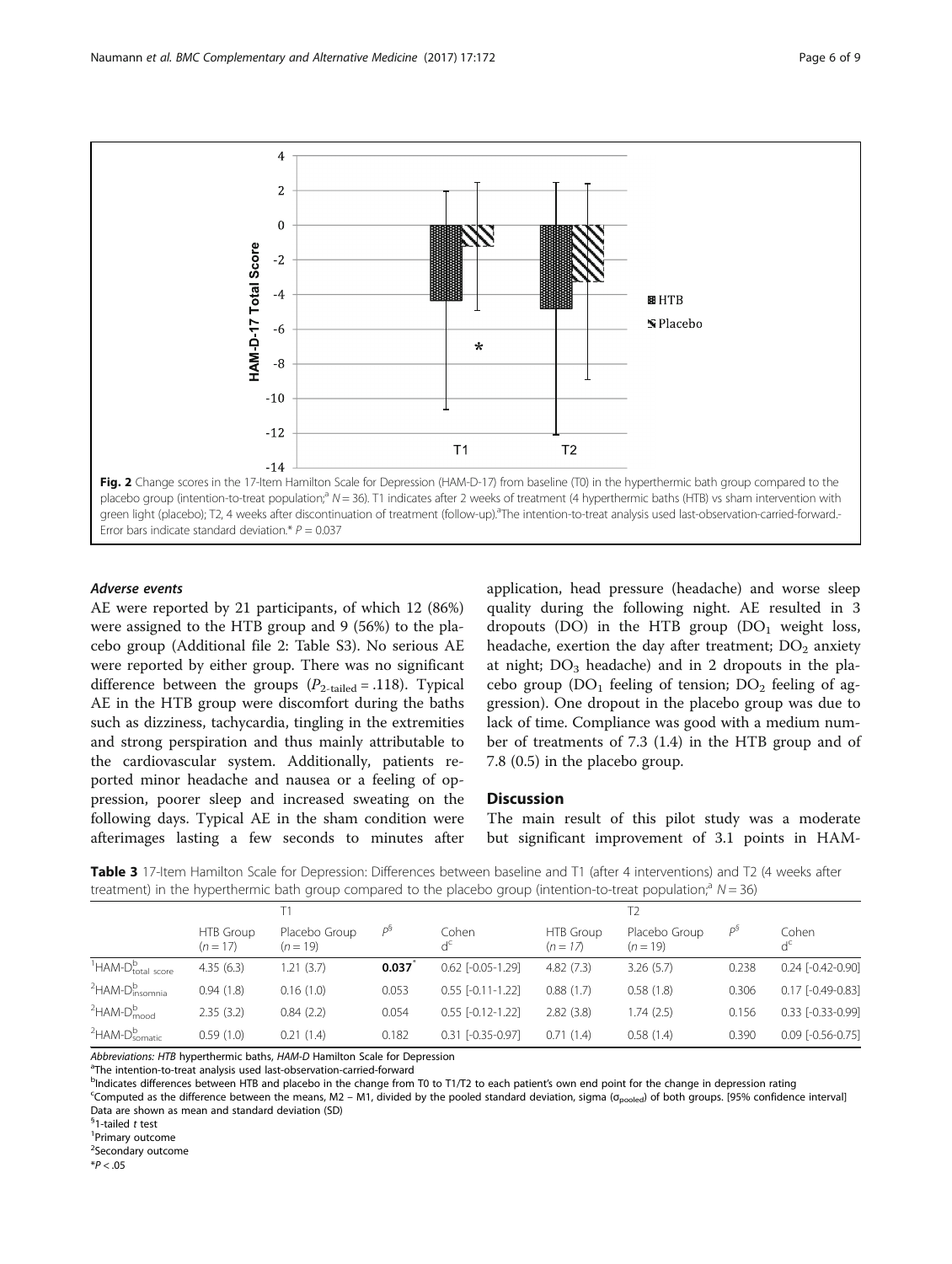D<sub>total score</sub> after 4 HTB treatments compared with a sham condition. The threshold for clinical significance, as established by the National Institute for Clinical Excellence (NICE), was reached with a treatment-placebo difference of 3 points on the HAM-D [\[33\]](#page-8-0). Cohen d was .62 (95% CI, -0.05 to 1.29). This is larger than the effect size of antidepressant medication in a patient-level meta-analysis with  $d = .37$  [\[34\]](#page-8-0).

In clinical trials with antidepressants, an effect size of 0.40 or higher is considered a clinically significant response criterion [[35](#page-8-0)]. The effect appears even stronger if we take into account that the effect sizes in published trials of antidepressant medication are 32% higher than in unpublished trials [[36](#page-8-0)]. As in pharmacological studies, the magnitude of the difference in HAM-D scores between the HTB and the placebo group increases with increasing baseline depression severity (HAM-D >22,  $d = 1.10$ ; 95% CI, 0.02 to 2.19; HAM-D > 26,  $d = 1.67$ ; 95% CI, -0.07 to 3.40) [\[34\]](#page-8-0). Surprisingly, compared with the sham intervention, this did not result in a better global judgement of efficacy.

Nevertheless, these results should be interpreted with caution. First, this was a pilot study with a small sample size. Second, an improvement in  $HAM-D_{total}}$  score does not necessarily indicate antidepressant action [\[37](#page-8-0), [38](#page-8-0)]. On the other hand, our symptom-specific subscales show a statistically and clinically significant improvement in the dimensions "mood" and "insomnia", at least in the PP analysis. It is a well-known fact that the HAM- $D_{total\ score}$  has it pitfalls, however, for better comparability with other studies, we did not use the GRID-HAM-D e.g., with better reliability and validity [\[39\]](#page-8-0).

Regarding feasibility we did not achieve the calculated number of 44 participants in the foreseen recruiting period, the application of the hyperthermic baths was well tolerated, we saw some minor but no severe AE, dropout rate was 18% in the HTB group and 16% in the placebo group.

The mechanism of action of HTB treatment is still unknown, but major hypotheses of WBH involve resynchronization of circadian rhythms and/or restoration of temperature physiology, resulting e.g. in better sleep [[15](#page-7-0), [16, 18](#page-7-0)]. Hence, our results are compatible with the theoretical model. We assume the difference in HAM-D scores was mainly due to an improvement in sleep quality (HAM- $D_{insomni}$ ). This is in accordance with studies on sleep disorders in non-depressed patients [[19](#page-8-0)–[25](#page-8-0)].

In our study, we could not see a significant effect of HTB on HRV. This may have been due to the small sample size and the high variability of HRV parameters [[40\]](#page-8-0). Different effects of HTB on HRV according to age [[41\]](#page-8-0) may also have influenced our results, however, the sample size was too small to perform subgroup analyses.

These findings suggest that HTB treatment improves sleep quality, mediated through a 2.4 °C increase in core body temperature. Minor and medium adverse effects

were encountered these mainly being discomfort and orthostatic problems arising during or directly after the baths but also disturbed sleep in some patients the night after the intervention. Besides these transient effects, HTB treatment was well tolerated.

Our results are in line with a previously published controlled study. After 2 weeks, a single session of WBH using a radiant system, with a maximum core body temperature of 38.9 °C, resulted in a decrease in HAM-D of 6 points, compared to a sham intervention [\[42](#page-8-0)]. This might indicate that different hyperthermia applications, fewer hyperthermic sessions, as well as lower core body or slightly higher skin temperatures give better results.

#### Strengths and limitations

The strengths of our study are the randomized, placebocontrolled design, the use of standardized baths, the good control of temperature, the clinically relevant increase in core body temperature, duration of hyperthermia of about 60 min and the relatively low number of dropouts.

Several limitations should be discussed. First, because of the small sample size, the study had limited power to detect clinically significant differences between the treatment conditions, especially in subgroup analyses. Second, the absence of blinding of treatment conditions, which is inherent and inevitable, and of outcome measures (only data management and statistical analyses were performed blinded). Third, the monitoring of depressive symptoms was limited to T1 and T2.

#### Generalizability

Although external validity may be restricted due to the population selected to participate in clinical studies, the population studied here can be regarded as representative of routine clinical practice, including patients with and without antidepressant medication [\[43](#page-8-0)]. Contraindications to HTB are still not well defined. Severe concomitant diseases, esp. cardiovascular, should be omitted especially in the elderly.

There is no hint that HTB treatments are less effective in combination with other pharmacological or nonpharmacological treatments, because we did not see a difference in outcome according to subgroups with or without antidepressant medication. There is also no theoretical reason that would compromise a combination with other non-pharmacological treatments.

#### Conclusions

In conclusion, this pilot study demonstrates effects of HTB on depressive symptoms and sleep quality in depressed patients, especially in severely depressed patients, with fast onset of treatment success after 4 treatments in 2 weeks, without severe AE and with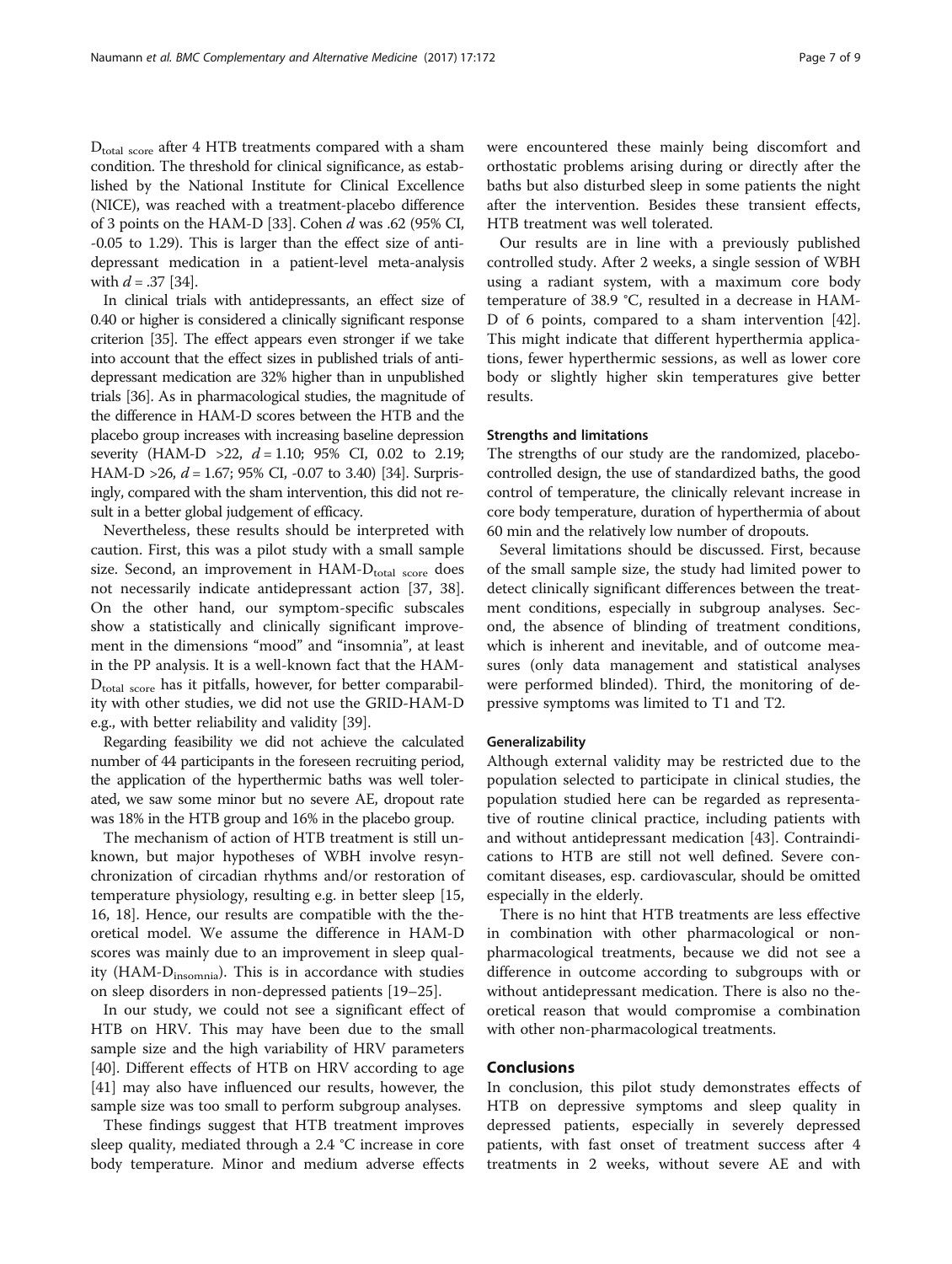<span id="page-7-0"></span>relatively good acceptance and tolerability. With HTB treatment, the core body temperature can be raised rapidly and with clinically relevant effect (2.4 °C in 20 min).

Further evaluation in rigorously designed clinical studies will be necessary to validate the impact of HTB treatment on depressive disorders. Studies should preferably explore mediators and moderators of response.

#### Additional files

[Additional file 1:](dx.doi.org/10.1186/s12906-017-1676-5) Study protocol. (PDF 40 kb)

[Additional file 2:](dx.doi.org/10.1186/s12906-017-1676-5) PP analysis. Table S1. 17-Item Hamilton Scale for Depression: Differences between Baseline and T1 (after 4 Interventions) in the Hyperthermic Bath Group compared to the Placebo Group,  $N = 30$ ). Table S2. 17-Item Hamilton Scale for Depression: Differences between Baseline and T2 (4 weeks after treatment) in the Hyperthermic Bath Group compared to the Placebo Group,  $N = 28$ ). Table S3. Summary of Adverse Events. Figure S1. Effects of Hyperthermic Baths (HTB) and Green Light (Placebo) in Depressed Patients. Figure S2. Effects of Hyperthermic Baths (HTB) and Green Light (Placebo) in Depressed Patients. 17-Hamilton Scale for Depression Subscales. (DOCX 114 kb)

#### Abbreviations

CVD: Cardiovascular disease; HAM-D: 17-item Hamilton Scale for Depression; HRV: Heart rate variability; HTB: Hyperthermic baths; ITT: Intention-to-treat; PP: Per-protocol; SD: Standard deviation; WBH: Whole body hyperthermia

#### Acknowledgements

The authors are grateful to all the participants of the study. The article processing charge was funded by the German Research Foundation (DFG) and the Albert Ludwigs University Freiburg in the funding program Open Access Publishing.

#### Availability of data and materials

All the data supporting our findings are contained within the manuscript.

#### Authors' contributions

JN: conception and design of the study; manuscript drafting, analysis and interpretation. CS: manuscript drafting, statistical analysis, interpretation, editing and final revision. JG: data acquisition, analysis and interpretation. SK: data acquisition, analysis and interpretation. TW: randomization process, statistical analysis and interpretation. RH: conception and design of the study, critical review of the manuscript. All authors read and approved the final manuscript.

#### Competing interests

JN receives support from balneology organisations such as Deutscher Heilbäderverband and Heilbäderverband Baden-Württemberg, and is a member of these organisations. None of the organisations financed this work. The authors declare that they have no competing interests.

#### Consent for publication

Not applicable

#### Ethics approval and consent to participate

Ethical approval was obtained from the local Ethics Committee (Ethics-Commission Medical Center University of Freiburg; 96/13; 22.04.2013). The study was retrospectively registered in the German Clinical Trials Register (DRKS) with the registration number DRKS00004803. The study was conducted in accordance with the Declaration of Helsinki and local laws and regulations. All participants gave written informed consent. The full study protocol can be found in Additional file 1.

#### Publisher's Note

Springer Nature remains neutral with regard to jurisdictional claims in published maps and institutional affiliations.

#### Author details

<sup>1</sup>Interdisciplinary Center for Treatment and Research in Balneology, Institute for Environmental Health Sciences and Hospital Infection Control, Medical Faculty, Medical Center University of Freiburg, Breisacher Straße 115b, Freiburg im Breisgau 79106, Germany. <sup>2</sup>Center for Complementary Medicine Institute for Environmental Health Sciences and Hospital Infection Control, Medical Faculty, Medical Center University of Freiburg, Breisacher Straße 115b, Freiburg im Breisgau 79106, Germany.

#### Received: 10 September 2016 Accepted: 10 March 2017 Published online: 28 March 2017

#### References

- World Health Organization (WHO) | Depression [Internet]. [cited 2016 Jun 2]. Available from: [http://www.who.int/mediacentre/factsheets/fs369/en/.](http://www.who.int/mediacentre/factsheets/fs369/en/)
- 2. Kessler RC, Heeringa S, Lakoma MD, Petukhova M, Rupp AE, Schoenbaum M, et al. The individual-level and societal-level effects of mental disorders on earnings in the United States: Results from the National Comorbidity Survey Replication. Am J Psychiatry. 2008;165:703–11.
- 3. National Center for Health Statistics, Preventi. Health, United States, 2013, with Special Feature on Prescription Drugs. Hyattsville: U.S. Government Printing Office; 2014.
- 4. Colton CW, Manderscheid RW. Congruencies in Increased Mortality Rates, Years of Potential Life Lost, and Causes of Death Among Public Menta Health Clients in Eight States. Prev. Chronic. Dis. [Internet]. 2006 [cited 2015 Dec 16];3. Available from: [http://www.ncbi.nlm.nih.gov/pmc/articles/](http://www.ncbi.nlm.nih.gov/pmc/articles/PMC1563985/) [PMC1563985/](http://www.ncbi.nlm.nih.gov/pmc/articles/PMC1563985/).
- 5. Lett HS, Blumenthal JA, Babyak MA, Sherwood A, Strauman T, Robins C, et al. Depression as a risk factor for coronary artery disease: evidence, mechanisms, and treatment. Psychosom Med. 2004;66:305–15.
- 6. Rudisch B, Nemeroff CB. Epidemiology of comorbid coronary artery disease and depression. Biol Psychiatry. 2003;54:227–40.
- 7. Harvey AG. Sleep and Circadian Functioning: Critical Mechanisms in the Mood Disorders? Annu Rev Clin Psychol. 2011;7:297–319.
- 8. O'Regan C, Kenny RA, Cronin H, Finucane C, Kearney PM. Antidepressants strongly influence the relationship between depression and heart rate variability: findings from The Irish Longitudinal Study on Ageing (TILDA). Psychol Med. 2015;45:623–36.
- Van der Kooy K, van Hout H, Marwijk H, Marten H, Stehouwer C, Beekman A. Depression and the risk for cardiovascular diseases: systematic review and meta analysis. Int J Geriatr Psychiatry. 2007;22:613–26.
- 10. Paunio T, Korhonen T, Hublin C, Partinen M, Koskenvuo K, Koskenvuo M, et al. Poor sleep predicts symptoms of depression and disability retirement due to depression. J Affect Disord. 2015;172:381–9.
- 11. Souetre E, Salvati E, Wehr TA, Sack DA, Krebs B, Darcourt G. Twenty-fourhour profiles of body temperature and plasma TSH in bipolar patients during depression and during remission and in normal control subjects. Am J Psychiatry. 1988;145:1133–7.
- 12. Avery DH, Wildschiødtz G, Rafaelsen OJ. Nocturnal temperature in affective disorder. J Affect Disord. 1982;4:61–71.
- 13. Rush AJ, Trivedi MH, Wisniewski SR, Nierenberg AA, Stewart JW, Warden D, et al. Acute and longer-term outcomes in depressed outpatients requiring one or several treatment steps: a STAR\*D report. Am J Psychiatry. 2006;163: 1905–17.
- 14. Hale MW, Raison CL, Lowry CA. Integrative physiology of depression and antidepressant drug action: Implications for serotonergic mechanisms of action and novel therapeutic strategies for treatment of depression. Pharmacol Ther. 2013;137:108–18.
- 15. Gödl R. Veränderungen der autonomen Regulation durch Überwärmungsbadtherapie bei Patienten mit depressiven Störungen. (Unpublished doctoral dissertation, University of Graz, Austria). Medizinischen Fakultät der Karl-Franzens-Universität Graz; 2000.
- 16. Bunney JN, Potkin SG. Circadian abnormalities, molecular clock genes and chronobiological treatments in depression. Br Med Bull. 2008;86:23–32.
- 17. Hamilton M. Development of a Rating Scale for Primary Depressive Illness. Br J Soc Clin Psychol. 1967;6:278–96.
- 18. Schaper LC. Wiederholte Hyperthermiebehandlung durch Überwärmungsbäder bei Patienten mit depressiven Störungen: Effekte auf die Produktion von Interleukin-6 sowie auf die mittlere Körpertemperatur und den psychopathologischen Befund (Doctoral dissertation, University of Freiburg, Germany). Hochschulverlag; 1996.